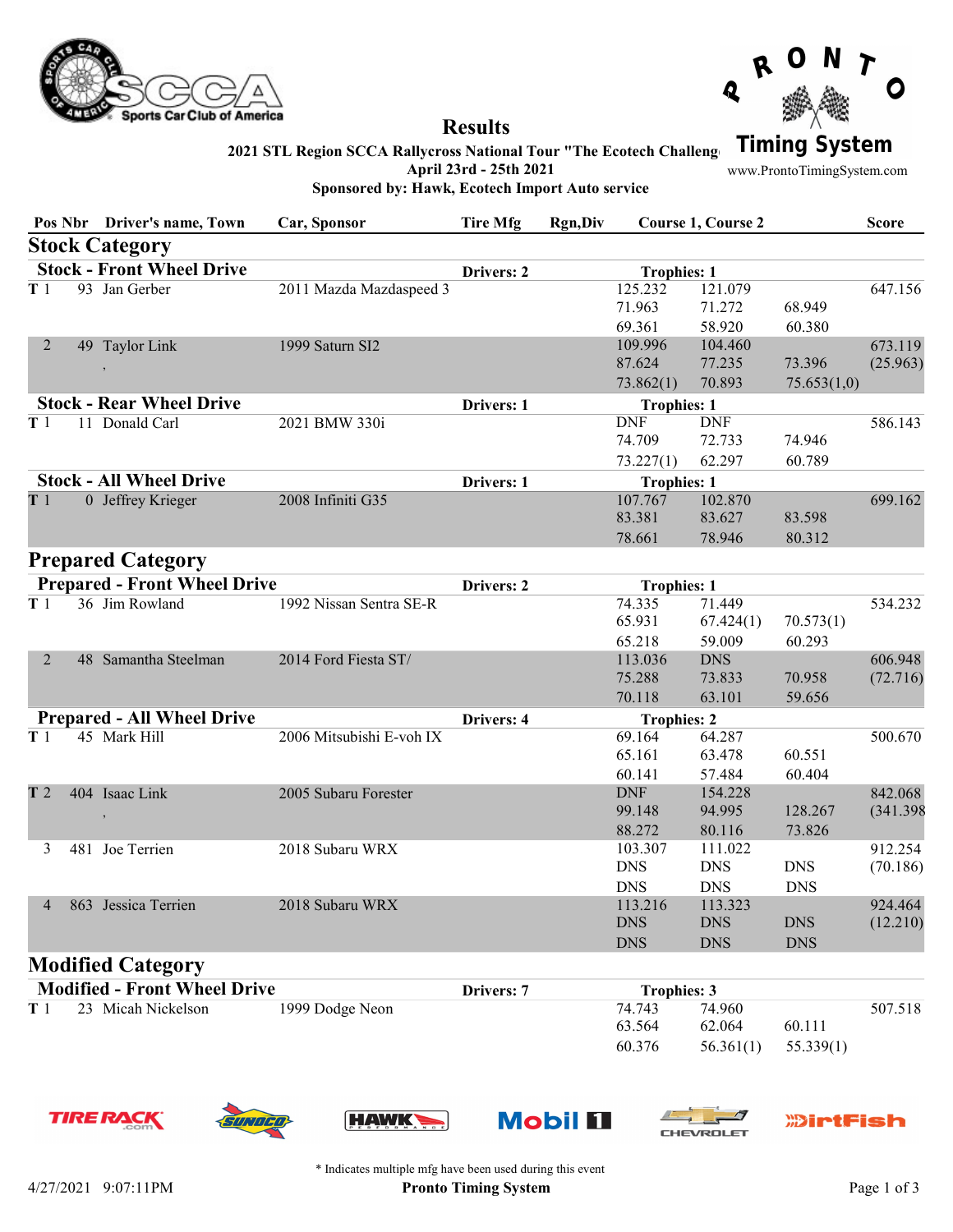



### Results

2021 STL Region SCCA Rallycross National Tour "The Ecotech Challeng Timing System

April 23rd - 25th 2021 Sponsored by: Hawk, Ecotech Import Auto service

www.ProntoTimingSystem.com

|                                   |  | Pos Nbr Driver's name, Town        | Car, Sponsor             | <b>Tire Mfg</b> | Rgn, Div           |                    | Course 1, Course 2 |            | <b>Score</b> |
|-----------------------------------|--|------------------------------------|--------------------------|-----------------|--------------------|--------------------|--------------------|------------|--------------|
| T <sub>2</sub>                    |  | 38 Niles Davis                     | 1989 Honda CRX DX        |                 |                    | 68.365             | 87.136             |            | 512.088      |
|                                   |  |                                    |                          |                 |                    | 64.737(1)          | 63.815(1)          | 59.731     | (4.570)      |
|                                   |  |                                    |                          |                 |                    | 59.631             | 54.363             | 54.310     |              |
| T <sub>3</sub>                    |  | 138 Ian Jennings                   | 1989 Honda CRX/          |                 |                    | 77.313             | 81.972             |            | 534.435      |
|                                   |  |                                    |                          |                 |                    | 65.671(1)          | 65.702(1)          | 62.723     | (22.347)     |
|                                   |  |                                    |                          |                 |                    | 62.612             | 60.338(1)          | 58.104     |              |
| 4                                 |  | 321 Phillip Bunker                 | 2014 Ford Fiesta ST      |                 |                    | 94.196             | 92.930             |            | 557.698      |
|                                   |  |                                    |                          |                 |                    | 69.554             | 65.568             | 64.001     | (23.263)     |
|                                   |  |                                    |                          |                 |                    | 60.824             | 55.768             | 54.857     |              |
| 5.                                |  | 381 Jonathon Nagel                 | 1991 Subaru Legacy       |                 |                    | 102.713            | 98.440             |            | 566.349      |
|                                   |  |                                    |                          |                 |                    | 63.658             | 64.591(1)          | 61.967     | (8.651)      |
|                                   |  |                                    |                          |                 |                    | 60.624             | 59.518(2)          | 54.838     |              |
| 6                                 |  | 33 Erik Votipka                    | 1987 Volkswagen GTI      |                 |                    | 105.397            | 114.431            |            | 743.226      |
|                                   |  |                                    |                          |                 |                    | <b>DNS</b>         | <b>DNS</b>         | <b>DNS</b> | (176.877     |
|                                   |  |                                    |                          |                 |                    | <b>DNS</b>         | <b>DNS</b>         | <b>DNS</b> |              |
| 7                                 |  | 556 Josh Arnott                    | 2011 Ford Fiesta         |                 |                    | 108.764            | 114.946            |            | 747.108      |
|                                   |  |                                    |                          |                 |                    | <b>DNS</b>         | <b>DNS</b>         | <b>DNS</b> | (3.882)      |
|                                   |  |                                    |                          |                 |                    | <b>DNS</b>         | <b>DNS</b>         | <b>DNS</b> |              |
|                                   |  | <b>Modified - Rear Wheel Drive</b> |                          | Drivers: 6      |                    | <b>Trophies: 2</b> |                    |            |              |
| T1                                |  | 143 Brianne Corn                   | 1994 Mazda Miata         |                 |                    | 78.440             | 73.073             |            | 493.092      |
|                                   |  |                                    |                          |                 |                    | 58.465             | 55.235             | 53.806     |              |
|                                   |  |                                    |                          |                 |                    | 58.461             | 58.173             | 57.439     |              |
| T <sub>2</sub>                    |  | 86 Ryan Redenbaugh                 | 1985 Toyota Corolla      |                 |                    | 70.250             | 72.231             |            | 521.970      |
|                                   |  |                                    |                          |                 |                    | 63.939             | 71.464(1)          | 66.166     | (28.878)     |
|                                   |  |                                    |                          |                 |                    | 64.520             | 58.318             | 55.082     |              |
| 3                                 |  | 121 Doug Leibman                   | 1971 Volkswagen Super Be |                 |                    | 85.580             | 79.957             |            | 538.444      |
|                                   |  |                                    |                          |                 |                    | 66.390(1)          | 64.036             | 62.337     | (16.474)     |
|                                   |  |                                    |                          |                 |                    | 63.645             | 59.689             | 56.810     |              |
| 4                                 |  | 43 Peter Dozerman                  | 1994 Mazda miata         |                 |                    | 70.351             | <b>DNS</b>         |            | 565.544      |
|                                   |  | $\,$                               |                          |                 |                    | 59.209             | 58.213             | <b>DNF</b> | (27.100)     |
|                                   |  |                                    |                          |                 |                    | <b>DNS</b>         | <b>DNS</b>         | <b>DNS</b> |              |
| 5                                 |  | 56 John Dolde                      | 1992 Lexus LS 400        |                 |                    | 131.901            | <b>DNS</b>         |            | 1,039.83     |
|                                   |  |                                    |                          |                 |                    | <b>DNS</b>         | <b>DNS</b>         | <b>DNS</b> | (474.292)    |
|                                   |  |                                    |                          |                 |                    | <b>DNS</b>         | <b>DNS</b>         | <b>DNS</b> |              |
| 6                                 |  | 156 Jake Burton                    | 1992 Lexus Lexus         |                 |                    | 430.207            | <b>DNS</b>         |            | 1,324.35     |
|                                   |  |                                    |                          |                 |                    | <b>DNS</b>         | <b>DNS</b>         | <b>DNS</b> |              |
|                                   |  |                                    |                          |                 |                    | <b>DNS</b>         | <b>DNS</b>         | <b>DNS</b> |              |
| <b>Modified - All Wheel Drive</b> |  |                                    | Drivers: 11              |                 | <b>Trophies: 4</b> |                    |                    |            |              |
| T1                                |  | 421 Chris Endres                   | 1993 GMC typhoon         |                 |                    | 72.733             | 77.586             |            | 550.119      |
|                                   |  |                                    |                          |                 |                    | 71.707             | 70.709(1)          | 68.258     |              |
|                                   |  |                                    |                          |                 |                    | 64.227             | 62.785             | 62.114     |              |
| T <sub>2</sub>                    |  | 817 Benjamin Howe                  | 2006 Subaru Impreza WRX  |                 |                    | 77.579             | 73.843             |            | 576.926      |
|                                   |  |                                    |                          |                 |                    | 73.760(1)          | 75.339(4)          | 68.853     | (26.807)     |
|                                   |  |                                    |                          |                 |                    | 72.891(3)          | 65.212             | 69.449(2)  |              |













\* Indicates multiple mfg have been used during this event